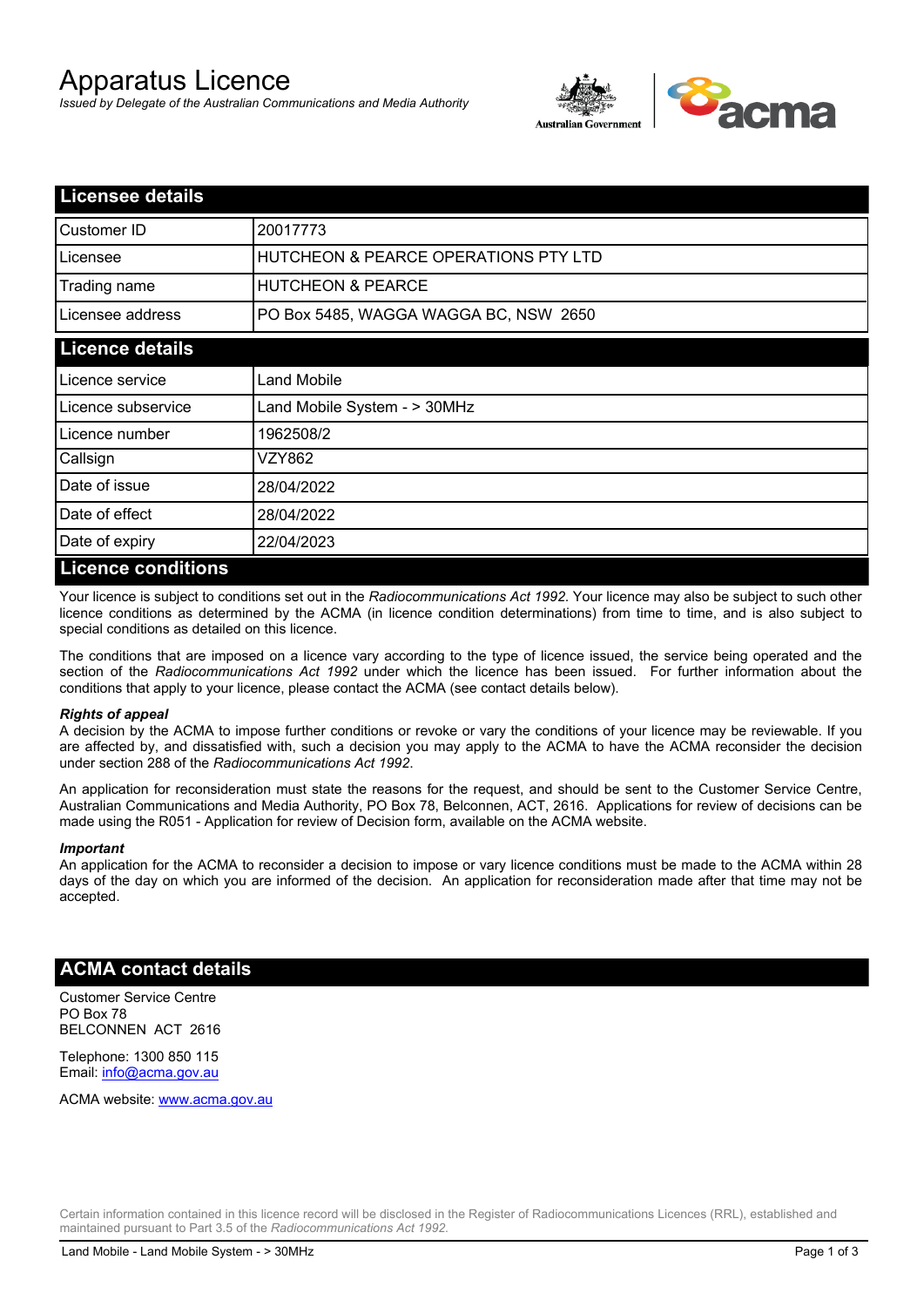## **Advisory Notes applying to licence no.: 1962508/2**

Conditions applicable to the operation of Land Mobile System station(s) authorised under this licence can be found in the Radiocommunications Licence Conditions (Apparatus Licence) Determination and the Radiocommunications Licence Conditions (Land Mobile Licence) Determination. Copies of these determinations are available from the ACMA and from the ACMA home page (www.acma.gov.au).